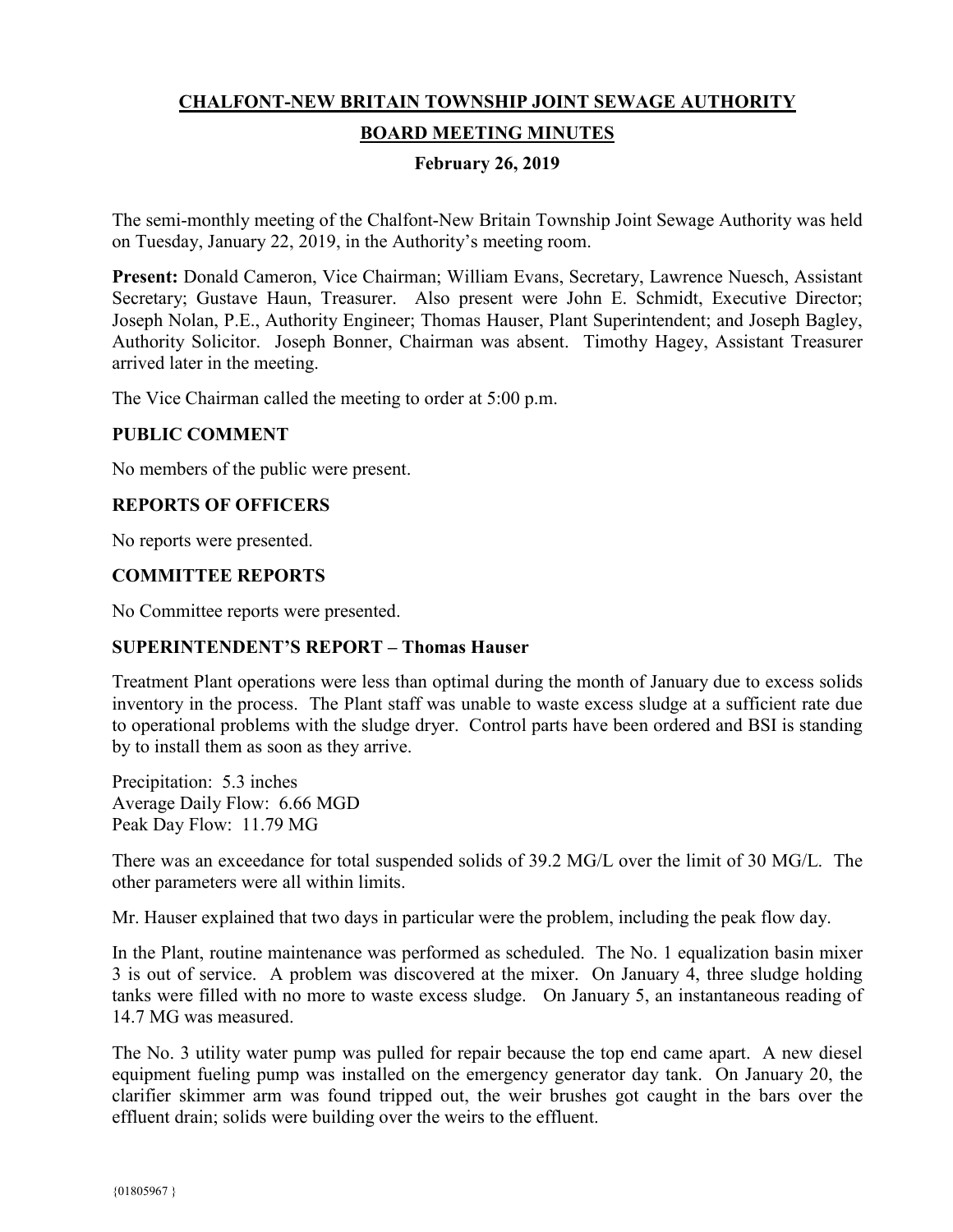The anoxic tank B#1 mixer was pulled for repair due to an alarm detecting moisture in the motor; this was done to prevent burning up the motor. The dryer and centrifuge were operated on a daily basis to make room for sludge wasting to resume on a limited basis.

In the collection system, routine pump station maintenance was performed. One-calls were marked. Fleet maintenance was performed on all Plant vehicles. Five new tie-ins to the system were inspected. The road crew office was cleared out to start remodeling. New lighting was installed in the building.

There were questions from the Board regarding the total suspended solids. Mr. Hauser explained that the exceedance occurred because of an overflow of solids.

Mr. Hagey entered the meeting at this point.

There was a Board question regarding the solids and whether there were enough personnel at the Plant currently. Mr. Hauser explained that some days there are not but it was mostly as a result of the employee who usually tends to the dryer being on vacation for two weeks.

A discussion ensued regarding the need for a part-time electrician. Mr. Hauser is taking over for the vacationing employee. The crew is trying to get the problem cleared up using BSI. The dryer is running okay as of the day of the present meeting.

Mr. Evans suggested getting the Personnel Committee together to discuss long-range plans for employees.

## **EXECUTIVE DIRECTOR'S REPORT – John Schmidt**

Mr. Schmidt reminded the Board of an upcoming meeting by representatives of the Township Supervisors on March 18.

Mr. Schmidt inquired whether there were any changes to the Minutes. None were suggested.

#### **ENGINEER'S REPORT – Joseph Nolan, P.E.**

Mr. Nolan reported that the remaining paving to be completed in the expansion and upgrade project is weather-dependent and he will communicate with the contractor regarding the possibility of beginning at the end of March.

Mr. Nolan reported that contact has been made with the County about the Pump Station No. 4 replacement project but the response from the County was not positive. Mr. Schmidt, Mr. Bagley and Mr. Nolan are working on the next step to address the County about this Project. Mr. Nolan has estimated that the cost to take the alternate route suggested by the County would add \$350,000 to the project cost.

Mr. Nolan reported that he and Mr. Schmidt met with representatives of a dryer manufacturer called Gryphon. The manufacturer's representatives came out to the Chalfont-New Britain facility and provided a plan to locate a Gryphon dryer within the physical limitations at the Plant. The owner of the manufacturer will be coming out to our facility. Mr. Nolan will perform a capital expense evaluation of a proposed new dryer from Gryphon as well as an operating expense evaluation. He mentioned a potential cut in operating costs. Mr. Nolan reported that in light of what has happening with the dryer, the Authority may expedite the evaluation process.

Mr. Schmidt reported that the dryer began becoming a problem in approximately October 2018.